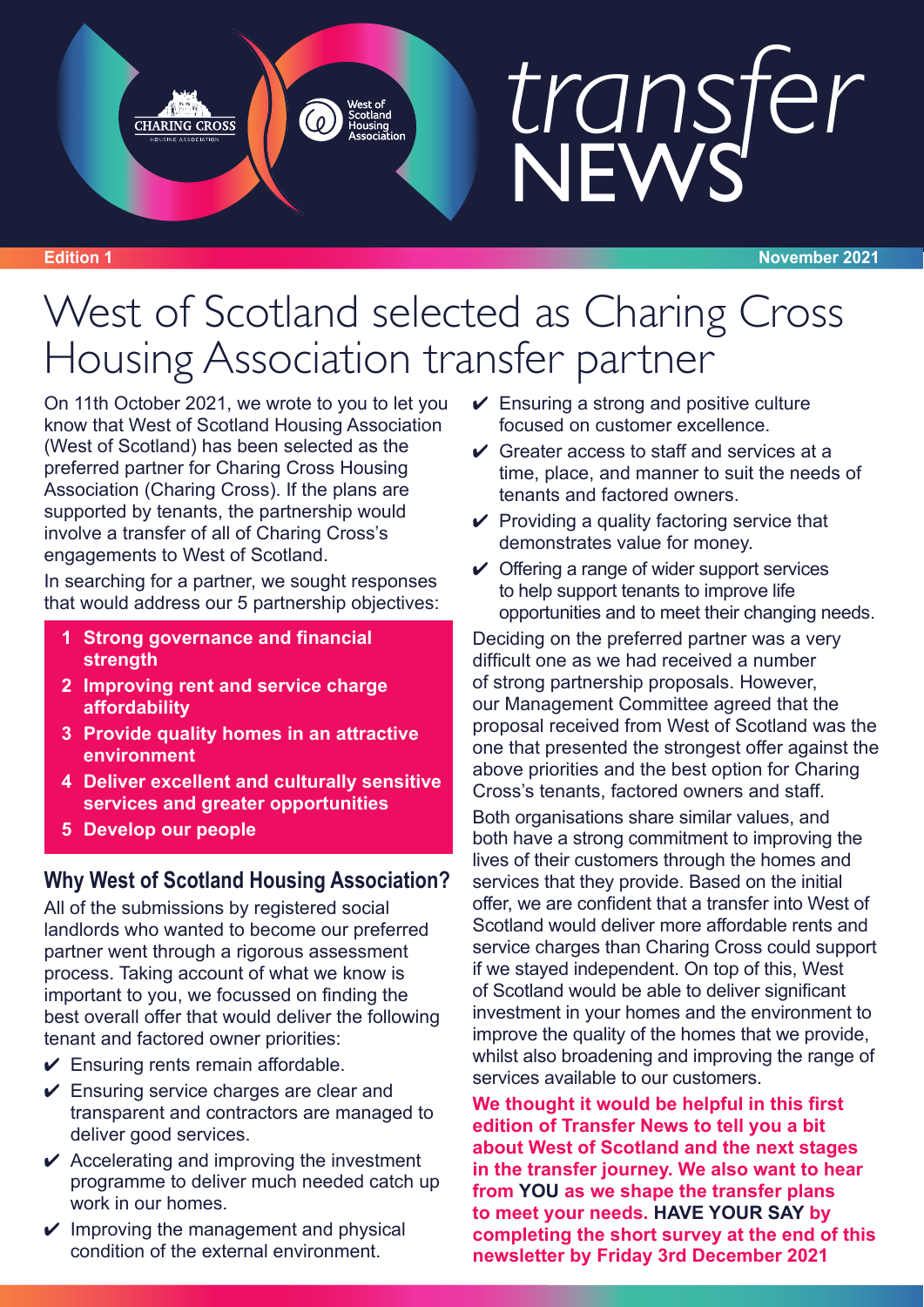## Who are West of Scotland Housing Association?

Founded in 1965, West of Scotland strives to be more than just a landlord. What sets West of Scotland apart is the way in which it goes further to improve the lives of its tenants, innovatively responding to their needs as their lives change. Much of this is delivered through their subsidiary Willowacre Trust. They provide around 3,500 homes across the West of Scotland and they proudly pledge to go further to provide housing that its tenants can call home.

West of Scotland has a strong reputation for good governance and recently received the highest rating of Substantial Assurance on Governance from their internal auditors. Their Board carries out a process throughout the year to self-assess against the regulatory requirements including the Regulatory Standards. A short life working group is in place which includes Board Members, staff and the Chair of their Tenants Advisory Group (TAG).

This group reviews their compliance and reports to the full Board. At the end of this process, the Board decide if they have assurance in relation to compliance with the regulatory requirements before submitting their assurance statement to the Scottish Housing Regulator West of Scotland have submitted a fully compliant Assurance Statement for the past two years.

They have a solid track record of achieving the financial targets along with a strong balance sheet. They are committed to reducing costs and maximising income to help them keep rents increases as low as possible. They focus on value for money and delivering efficiencies to ensure financial stability in the longer term. This, in turn enables them to make progress towards rent affordability and invest in good, quality homes for tenants.

West of Scotland's Corporate Business Plan sets out a substantial investment programme both in terms of our existing housing stock and our plans for new build homes. Their Board recently approved a new Development Strategy that underlines an ambitious development programme of creating close to 700 new homes over the next five years at an investment of £130m.

West of Scotland are a regional Registered Social Landlord that has managed to give a strong community voice to all our communities in shaping local service and future priorities.

This is strongly demonstrated by their performance in many key areas including tenant satisfaction, customer engagement and communication.

| <b>WSHA</b><br>(2020/21) | <b>Scottish</b><br><b>Average</b> |
|--------------------------|-----------------------------------|
| 91%                      | 89%                               |
| 99%                      | 92%                               |
| 100%                     |                                   |
|                          |                                   |

### **What is a Transfer of Engagements?**

A Transfer of Engagements is the legal process that allows one housing association to transfer all of its homes and interests into another. Both Charing Cross and West of Scotland are regulated by the Scottish Housing Regulator (SHR) so the whole process is governed by SHR regulatory standards and statutory guidance, and we must demonstrate that the transfer is in the best interest of current and future tenants.

We have lots of work ahead and tenants will have their say at each stage of the process and will have a final vote on whether the transfer takes place.

If the transfer of engagements is supported by tenants and goes ahead, all of Charing Cross's interests, obligations, liabilities, staff etc transfer to West of Scotland Charing Cross tenants would become West of Scotland tenants and retain ALL of your existing tenancy rights. Staff would become West of Scotland employees with their terms and conditions protected. West of Scotland would become the factor of the factored stock.

If the transfer goes ahead, Charing Cross would no longer have its own Management Committee. However, as part of the initial transfer offer from West of Scotland, they are keen to set up a new group that they can work with to ensure a strong local tenant/ resident voice to shape local services and priorities.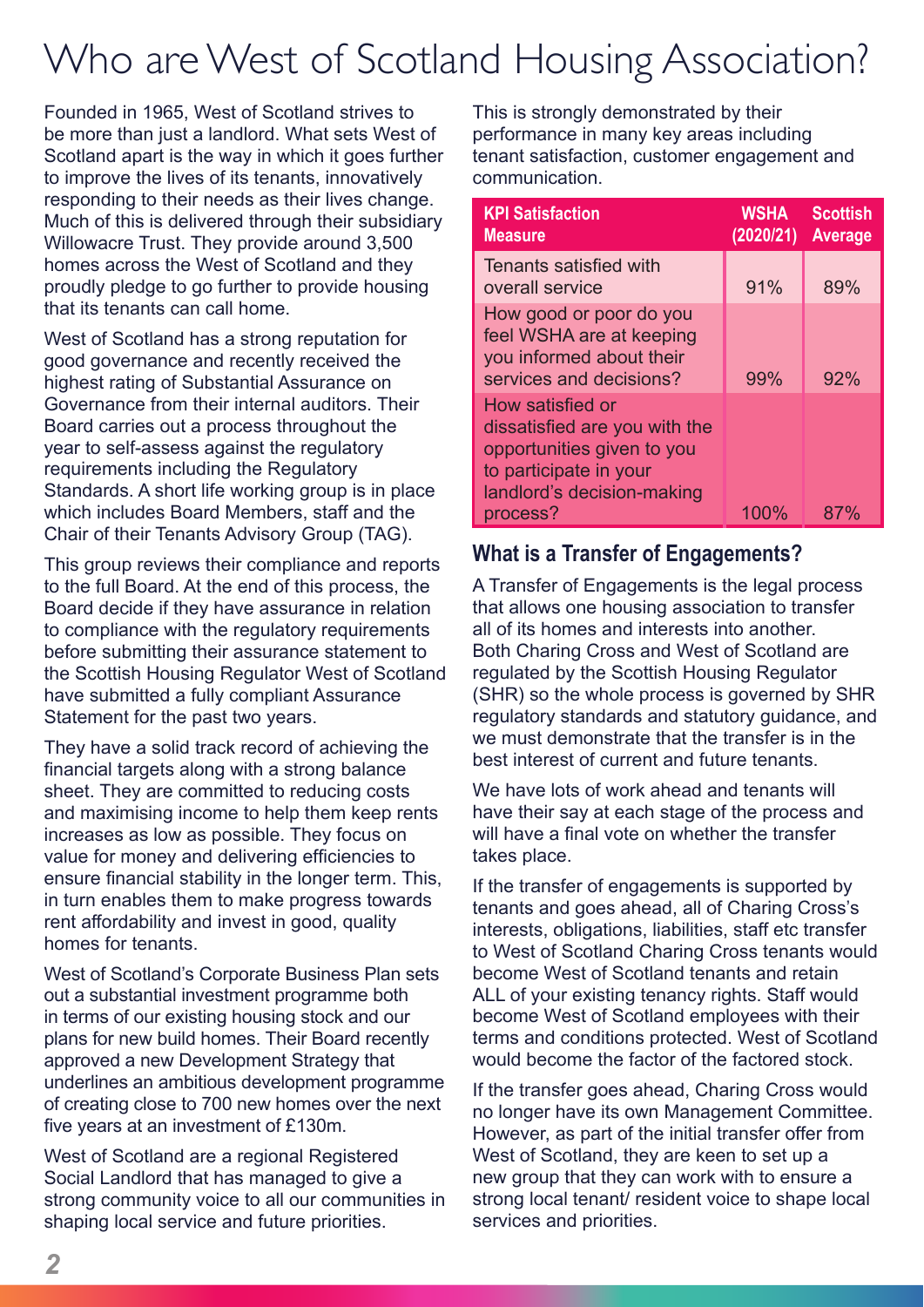## What happens next?

#### **A transfer of this nature requires careful consideration and a number of stages that must be undertaken, including the following:**

- Preparation of a detailed joint business case that will develop the initial submission from West of Scotland into detailed transfer promises if tenants support the transfer taking place.
- Detailed due diligence which means both Charing Cross and West of Scotland checking each other legally and financially.
- Informal consultation with tenants to shape the business case, then formal consultation on the detailed offer from West of Scotland that will hopefully culminate in a tenant ballot where every Charing Cross tenant will get to vote on the transfer.
- Communication with factored owner customers and Charing Cross shareholding members at each stage and inviting their views.
- Engagement with key stakeholders and consents from lenders and other statutory bodies.
- If the tenant ballot is positive, meetings of the association's membership to approve, then confirm a transfer resolution.

#### **Introducing your Independent Tenant Adviser**

The Tenants Information Service (TIS) has been appointed as Independent Tenant Adviser to work with tenants to ensure you have all the information you need, and you are supported throughout the process to understand the implications of a Transfer of Engagements. TIS is a national organisation that has provided independent advice to the majority of tenants in Scotland considering a Transfer of Engagements. They will be in touch to hear your views. TIS will also carry out an independent assessment of the eventual transfer proposal to ensure that all the tenant promises offered are in line with what tenants want and can be paid for if the transfer proceeds. TIS will provide a free advice line during the tenant consultation, so if you have any questions about the transfer proposal or want to get more involved, please call TIS on 0800 488 0982 (during office hours) or email info@tis.org.uk

### **Have Your Say**

We began our transfer partner search based on the things we felt from feedback mattered to you most. As we now move into the stage of developing the detailed joint business case that will contain the transfer offer from West of Scotland, we want to make sure this has been firmly shaped by your priorities.

Please help us by completing the short survey to tell us whether we have captured the correct priorities or to let us know anything you think we have missed. The survey is enclosed with this newsletter but can be completed online at www.surveymonkey.co.uk/r/WSHACXNov21.

You can also feedback your thoughts to TIS either by calling the freephone number 0800 488 0982 or by emailing info@tis.org.uk

#### **What to get more involved in shaping the future? Why not join our new Transfer Focus Groups**

We are keen to work with a group of tenants/ factored owner customers to act as a sounding board as we shape the transfer offer. This will be on top of extensive consultation with all tenants as we move through the process.

If you are interested and have the time to give a little of your time over the coming months, we will be holding the first focus groups on December 6th at 2pm & 6pm. Given the ongoing COVID restrictions, we will hold the first sessions online via Zoom. TIS will chair the meetings and senior staff from both Charing Cross and West of Scotland will attend. If you would like to register your interest to attend, please contact TIS on 0800 488 0982 or info@tis.org.uk

If you need help to access the meeting and use Zoom, please let us know and we can arrange this via TIS.

We appreciate not everyone feels comfortable with online meetings and if you would prefer face to face meetings throughout this process please let us know, we will do our best to accommodate this to ensure we involve everyone.